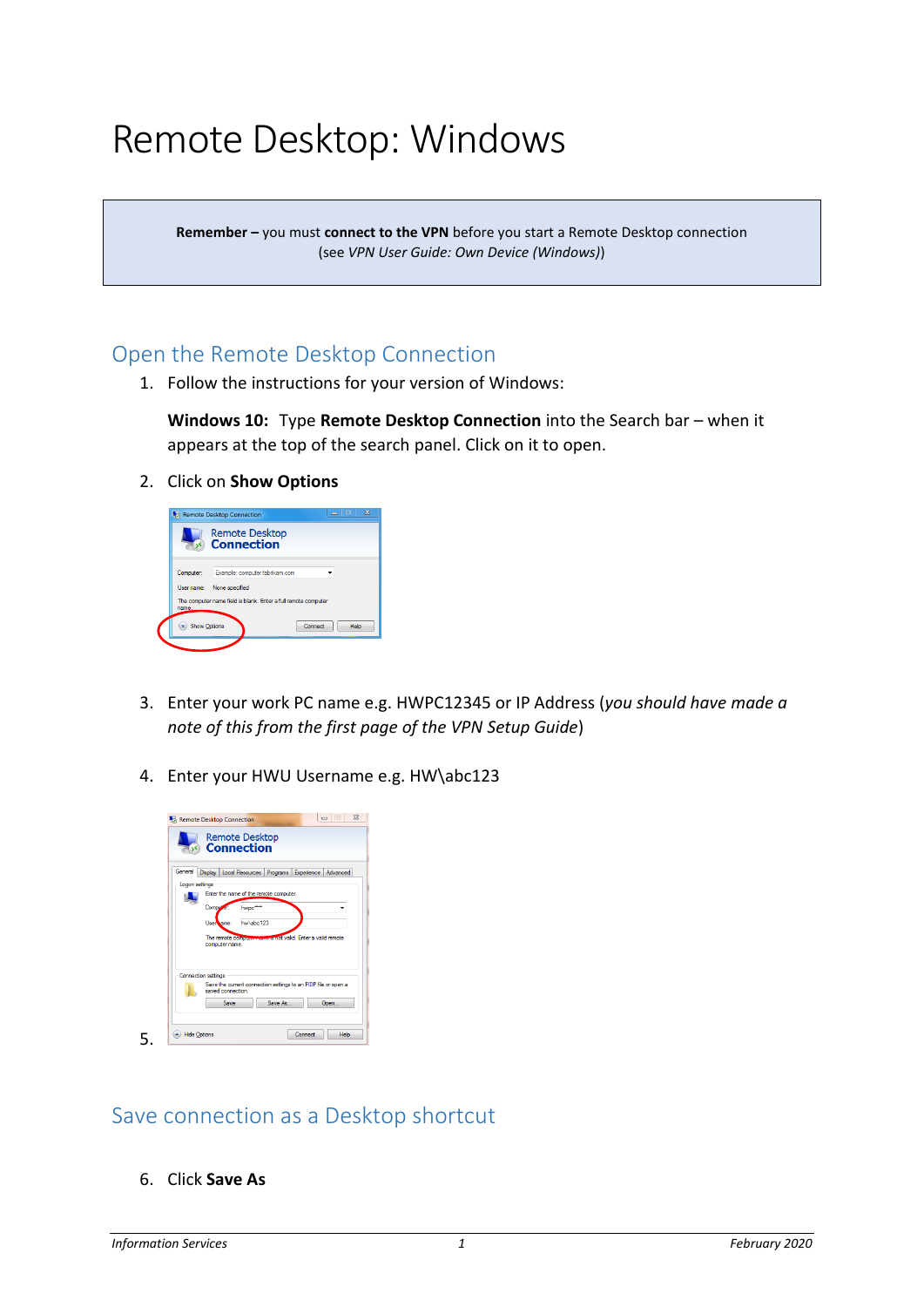|                | Remote Desktop Connection                                                          |           |         |         |      | $\Sigma$ |
|----------------|------------------------------------------------------------------------------------|-----------|---------|---------|------|----------|
|                | Remote Desktop<br><b>Connection</b>                                                |           |         |         |      |          |
| General        | Display   Local Resources   Programs   Experience   Advanced                       |           |         |         |      |          |
| Logon settings |                                                                                    |           |         |         |      |          |
|                | Enter the name of the remote computer.                                             |           |         |         |      |          |
|                | Computer:                                                                          | hwoc'     |         |         |      |          |
|                | User name:                                                                         | hw\abc123 |         |         |      |          |
|                | The remote computer name is not valid. Enter a valid remote<br>computer name.      |           |         |         |      |          |
|                | <b>Connection settings</b>                                                         |           |         |         |      |          |
|                | Save the current connection settings to an RDP file or open a<br>saved connection. |           |         |         |      |          |
|                | Save                                                                               |           | Save As |         | Open |          |
|                | <b>Hide Options</b>                                                                |           |         | Connect | Help |          |

- 7. Select **Desktop** in the Navigation pane on the left
- 8. Type **HW work** in the file name field
- 9. Click **Save**



- 10. **Close** any dialog boxes that are open
- A **HW work** icon will appear on your desktop